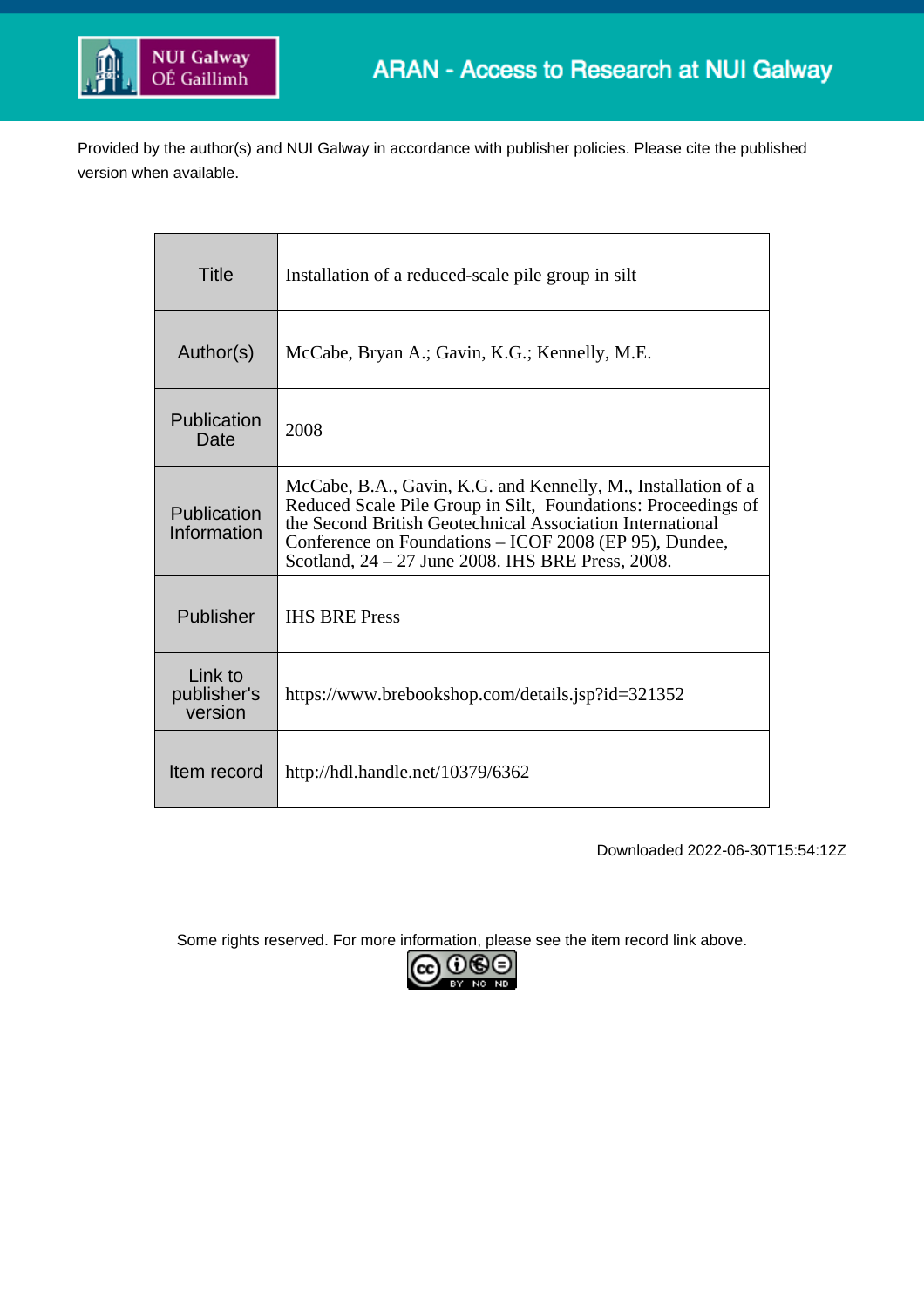# **INSTALLATION OF A REDUCED-SCALE PILE GROUP IN SILT**

# B A McCABE

College of Engineering and Informatics, National University of Ireland, Galway, Ireland bryan.mccabe@nuigalway.ie

K G GAVIN School of Landscape, Architecture and Civil Engineering, University College Dublin, Ireland

M KENNELLY MSC Consulting Group Ltd., Auckland, New Zealand

SUMMARY: This paper presents measurements of total stress and pore pressure made during and after the installation of a reduced scale group of five piles in a soft estuarine silt. The instrumentation includes pore pressure and lateral stress sensors on the shaft of the centre pile, in addition to pneumatic piezometers positioned in the ground both within and beyond the pile group perimeter. When examined in conjunction with other data from the same site, the results demonstrate the effect of multiple pile installations on the stress regime in the ground.

Keywords: Driven pile groups, equalization, excess pore water pressure, installation, lateral stress.

# **INTRODUCTION**

It is well established that displacement piles induce significant changes to the *in situ* effective stress regime in clays and silts. Changes in total stress and pore pressure accompany pile penetration, with further changes occurring for a period after installation (referred to as equalization). The effective stress regime in existence upon complete equalization has a major bearing on subsequent pile performance under load. In the case of a single pile, this stress regime is difficult to predict accurately, as soil properties, pile type, installation procedure and other factors are influential<sup>1</sup>. In the case of a closely-spaced pile group, the overlapping stress fields generated by neighbouring installations render the prediction of equalized stresses even more challenging.

 There is a shortage of high quality field data for pile groups which track changes in horizontal total stress and pore pressure from the point of installation through to the fully equalized stress condition. In this paper, these data are presented for a reduced-scale pile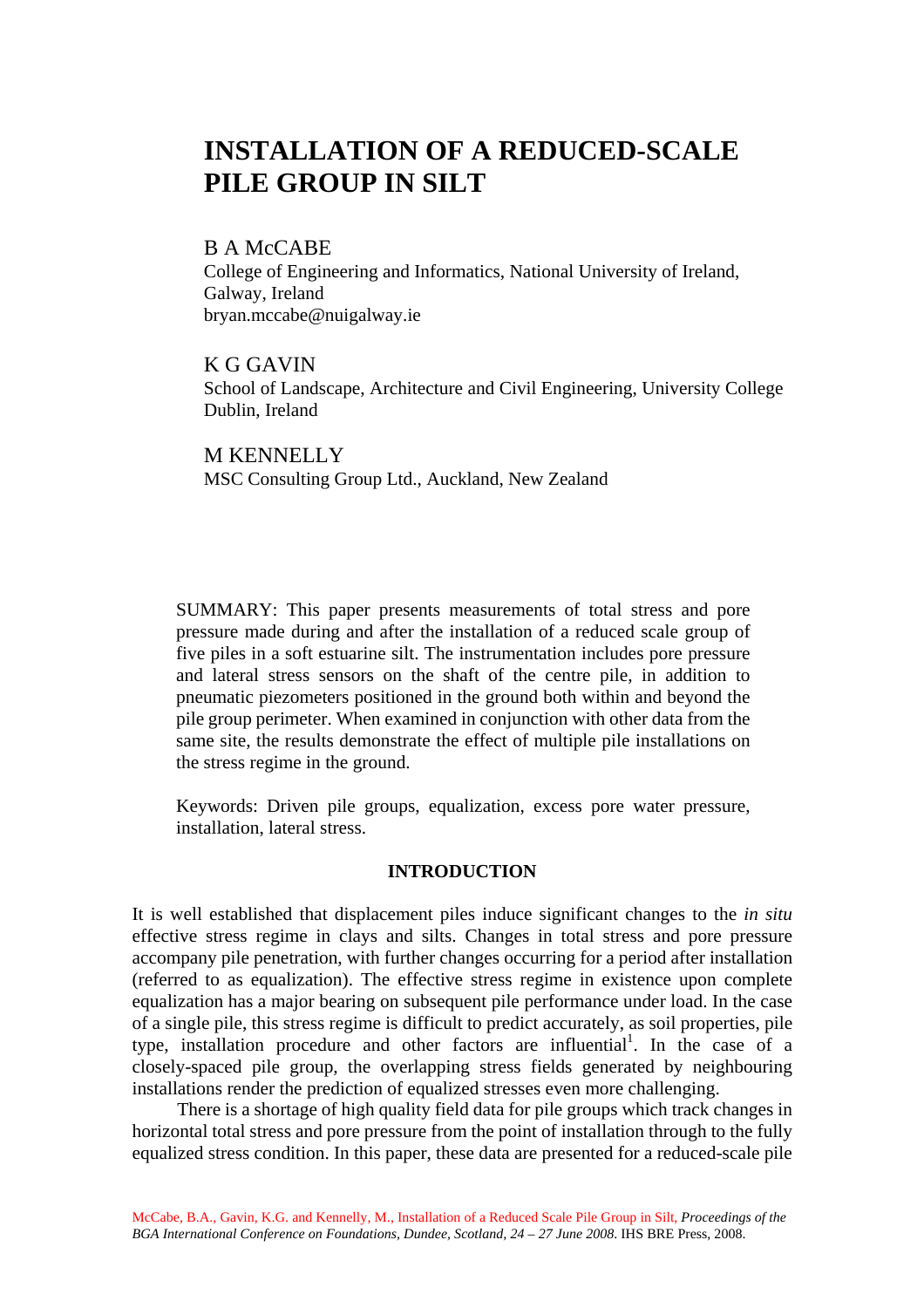group (comprising closed-ended steel tubular piles) driven in the soft silt underlying Belfast. A load test to failure was subsequently carried out on a piled raft foundation incorporating this pile group. The results of this second exercise will be published later.

 These new total stress and pore pressure measurements supplement earlier work at the same site, in which (i) horizontal total stresses and pore pressures were measured on reduced-scale single piles<sup>2,3</sup> and (ii) horizontal total stresses were measured on a full-scale precast concrete pile  $\text{group}^4$ .

## **TEST SITE AND FIELD TEST DETAILS**

## **Test Site**

The field tests described in this paper were carried out at Kinnegar (about 10km north east of Belfast city centre) in Northern Ireland. Activity at this site has been described in numerous geotechnical reports and publications over the past decade. The stratigraphy comprises approximately 7.5m of lightly overconsolidated estuarine soft organic silt (known locally as *sleech*), for which typical properties are shown in Table 1. The *sleech* is overlain by 1.0-2.0m of granular made ground and underlain by medium dense sand at  $\approx 8.5$ m depth. The water table varies both seasonally and tidally between  $\approx 1.0$ m and ≈1.5m below ground level. Characterization of the made ground and *sleech* has been reported elsewhere<sup>5,6</sup> for this site.

**Table 1:** *Typical properties of the sleech*

| Clay Fraction (%)                          | $20 \pm 10$  |
|--------------------------------------------|--------------|
| Fines Content (%)                          | $90 \pm 5$   |
| Water Content (%)                          | $60 \pm 10$  |
| Plasticity Index (%)                       | $35 \pm 5$   |
| Organic Content (%)                        | $11 \pm 1$   |
| Peak Vane Strength (kPa)                   | $22 \pm 2$   |
| <b>Yield Stress Ratio (YSR)</b>            | 1.1 to $2.0$ |
| Friction Angle in triaxial compression (°) | $33 \pm 1$   |

# **Pile Details and Installation Procedure**

The precast reinforced concrete raft  $(700 \text{mm} \times 700 \text{mm} \text{ in plan}, 120 \text{mm} \text{ thick})$  is shown in Figure 1a being lowered to 2.1m below ground level to be founded on the *sleech*. The five 80mm diameter vertical voids were left to accommodate the subsequent installation of five piles through the raft. The pre-formed timber box depicted in Figure 1b was installed after placement of the raft to allow the original excavation to be backfilled to ground level.

The model piles were closed-ended stainless steel tubes (diameter D=73mm, wall thickness 5.16mm, length  $\approx$ 1.7m) which were pushed through each of the five voids. Verticality of the tubes was guaranteed by this process, and when installation was complete, all piles extended 1.58m (or 21.6D) below the raft base. A steady installation rate of 25-35 mm/s was achieved and a maximum load of 5 to 6 kN was recorded by a load cell positioned above each pile head during installation. The centre pile (3) was installed first, followed 45 minutes later by the corner piles in an anticlockwise order 1,4,5,2 (see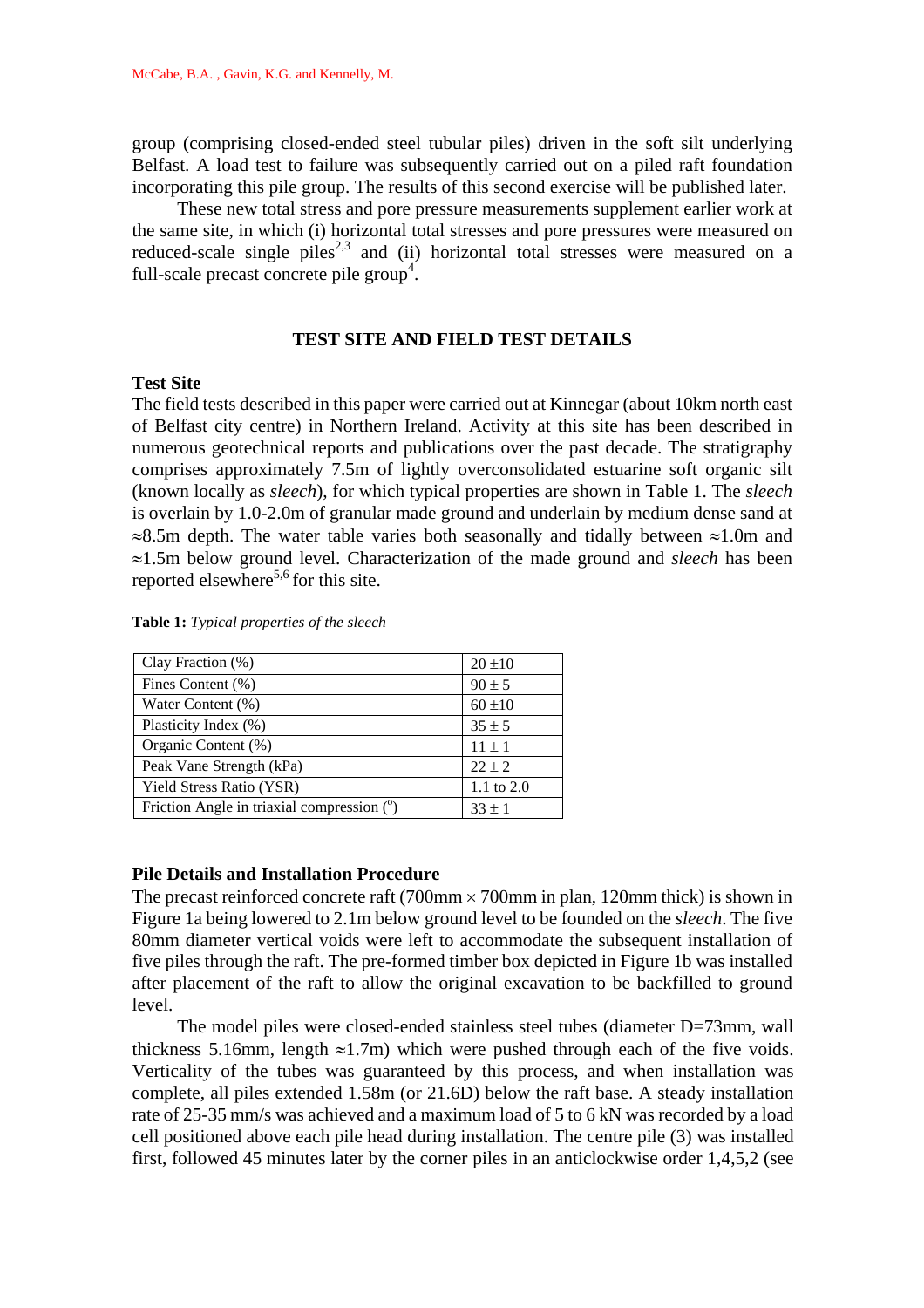Figure 2) with  $\approx 10$  minutes between successive installations. The centre-to-centre spacing (s) between the corner and centre piles was  $219 \text{mm}$  (s/D = 3). A flange at the head of each pile was bolted to the raft (Figure 3), thereby disabling relative movement between cap and piles. This group of piles is denoted as G4 in keeping with the nomenclature of earlier pile group research at the Kinnegar site.



 $(a)$  (b)

**Fig. 1:** *(a) Installation of pre-cast reinforced concrete raft foundation with voids for piles, (b) placement of box to backfill around the raft* 



 **Fig. 2:** *Installation order of piles in G4* **Fig. 3:** *Pile-to-raft fixity arrangement* 



#### **Instrumentation**

The centre pile of group G4, developed at University College Dublin (and subsequently referred to as the UCD pile)<sup>7</sup>, comprises three instrumented units along the pile shaft and one at the pile base (see Figure 4, h = distance above the pile base level,  $D =$  external pile diameter). Each unit consists of a pore pressure sensor and horizontal stress sensor (of the low profile ENTRAN type) located diametrically opposite each other. Each total stress sensor is located flush with the pile shaft, whereas the pore pressure sensor is set behind a porous stone which is flush with the pile shaft. A total stress and pore pressure sensor are located side by side on the base instrument unit. Pneumatic piezometers were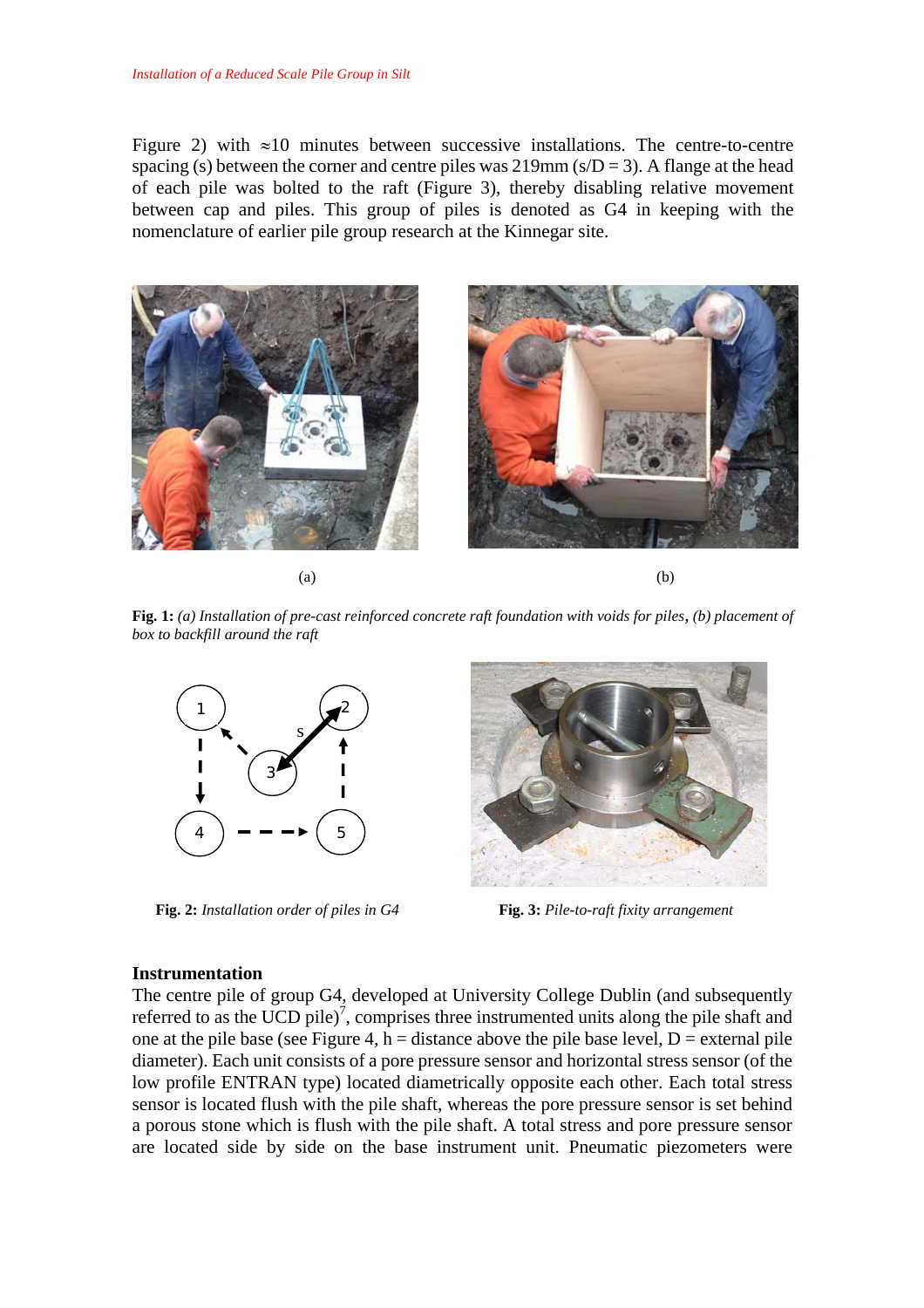installed within and outside the perimeter of G4.

#### **Previous Research at the Kinnegar Site**

A programme of full-scale pile group testing has previously been carried out at this site<sup>4</sup>; the pile groups G1 to G3 comprised five  $250$ mm  $(=B)$ square precast concrete piles installed rapidly with light driving to 6m embedment. The plan configuration, spacing to 'equivalent diameter' ratio of the piles (s/D<sub>eq</sub> = s $\sqrt{\pi}/2B$ ), numbering system and installation sequence were the same as for G4. Subsequent reference is made in this paper to pile group G1, the centre pile of which incorporated two flat-jack total stress sensors at depths of  $3.25m$  (h/B=11) and  $5.23m$  (h/B=3) below ground level. Pneumatic piezometers were also installed around G1.

 Single pile load tests were also carried out using the UCD pile<sup>2,3</sup>. Subsequent reference is made to one of these tests, BF2, in which the pile was installed slowly, with jacking strokes ranging from 100mm to 400mm in length.



 **Fig. 4:** *UCD pile, installed at centre of group G4* 

#### **STRESS MEASUREMENTS DURING AND AFTER PILE INSTALLATION**

## **Horizontal total stresses**

Since the UCD or centre pile (3) of G4 was the first to be installed, it may be considered as a single pile up to the point at which the first of the corner piles entered the ground. The horizontal total stress response on the centre pile, normalised by the base resistance developed during installation ( $\sigma_h/q_b$ ) is shown in Figure 5a. This response reflects the centre pile's own installation and that of the corner piles. The data is compared in Figure 5b with equivalent data from group G1.

From these data, the well known<sup>8</sup> inverse dependence of the maximum value of  $\sigma_h$ on h/D (or h/B) value is observed. Moreover, the rate at which  $\sigma_h$  subsequently decreasesis slightly greater closer to the pile base, probably reflecting the greater 3-D nature of drainage at this position<sup>9</sup>. In Figure 6,  $\sigma_h$  values on the centre pile are normalised by the maximum reached during the installation of this pile ( $\sigma_{h \max}$ ) and are compared with those measured on pile BF2. The individual peak  $\sigma_h$  values are in fact different (the BF2 values are  $\approx$ 20% higher for a given h/D value) but it has been shown that such variations can be accounted for by differences in the installation procedures and instrument depths<sup>2</sup>. Figure 6 also shows that while there are additional increases in  $\sigma_h$  on the centre pile accompanying each corner pile installation, these increases tend to be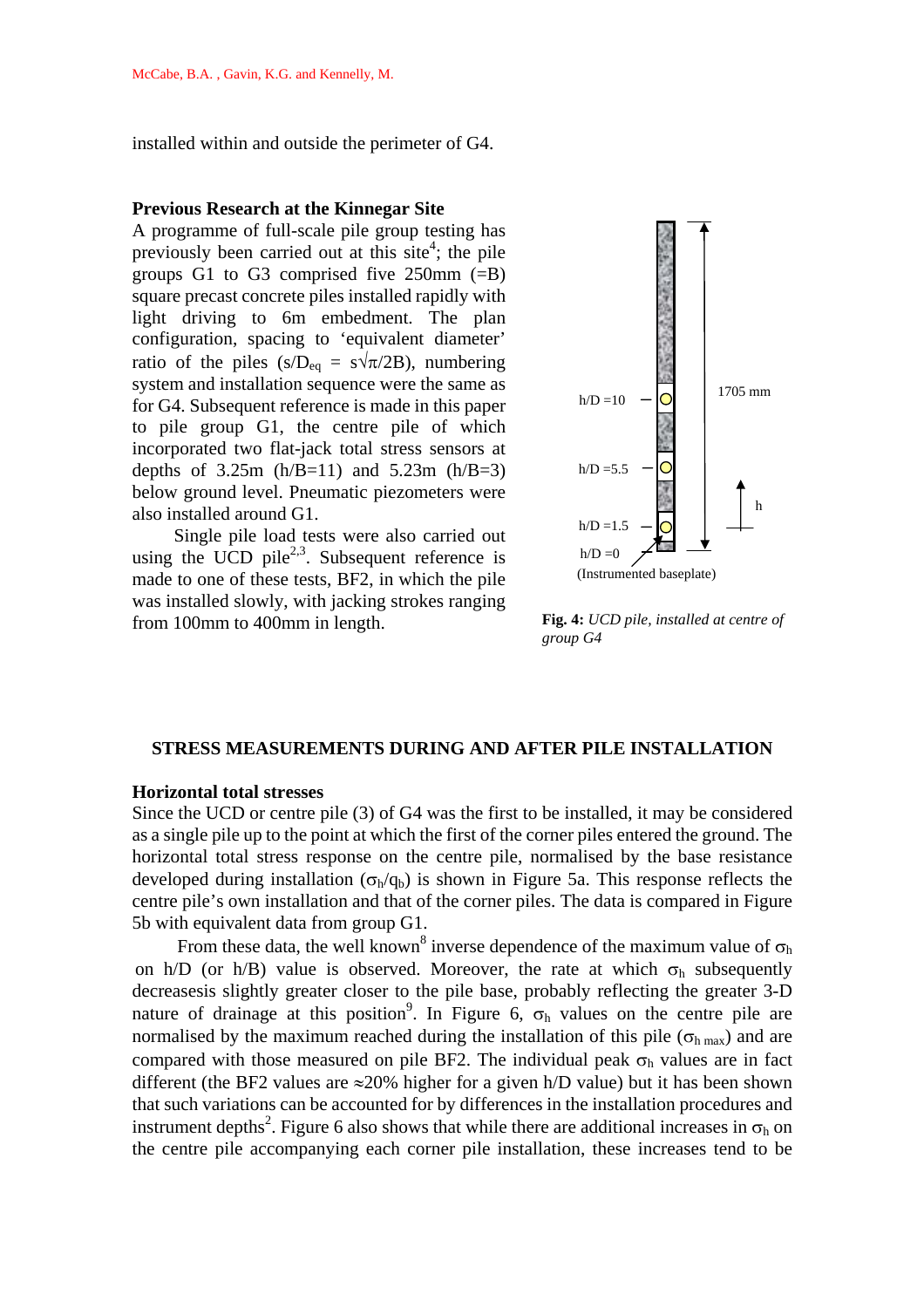temporary, with horizontal stresses returning relatively close to single pile values within a short period of time.



**Fig. 5a**: *Variation of* σ*h/qb for G4* 



**Fig. 5b**: *Variation of*  $\sigma_h/q_b$  *for G1*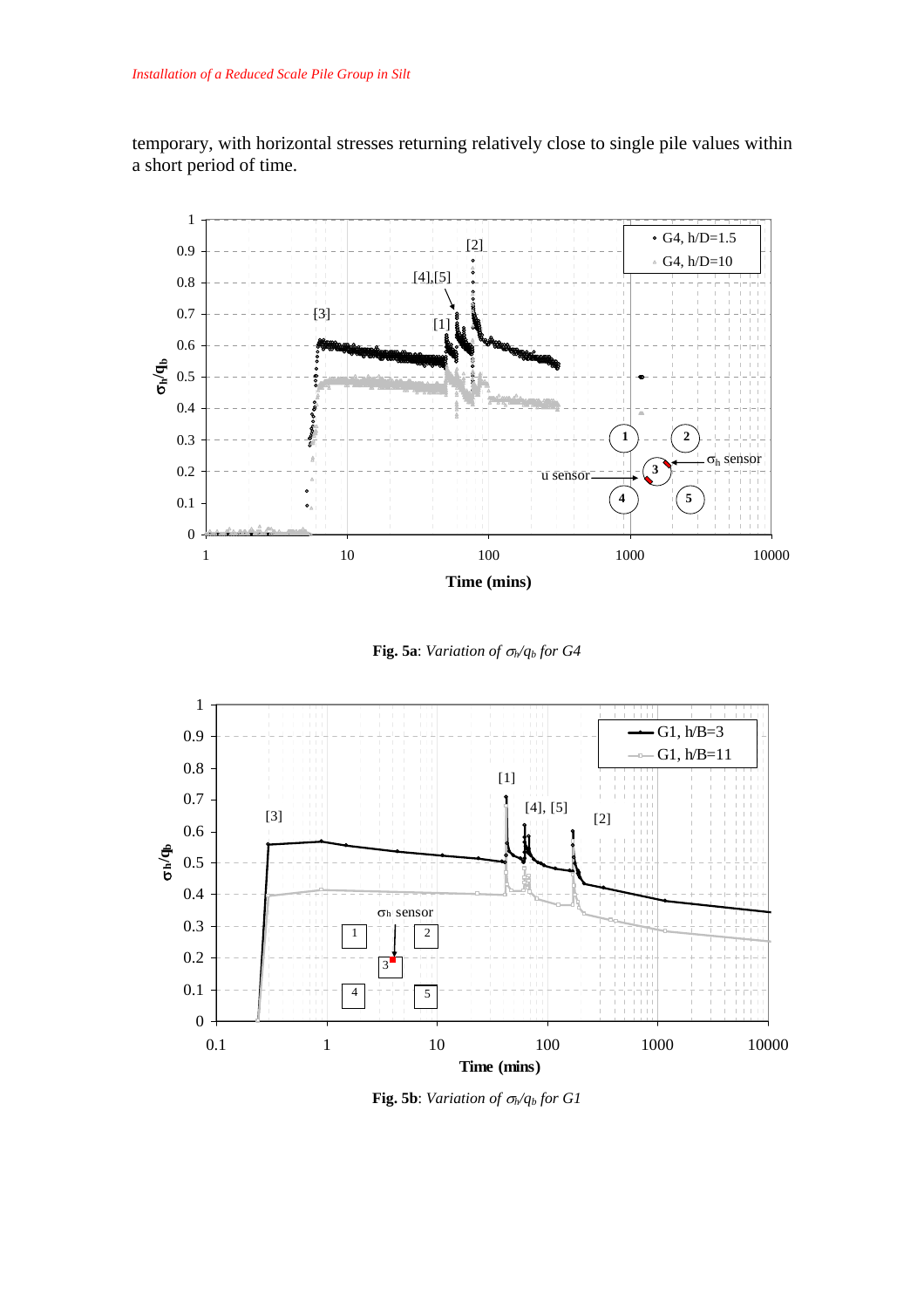

**Fig. 6:** *Variation of*  $\sigma_h/\sigma_{hmax}$  *for G4 and BF1* 

The effect of each passing corner pile on the total stresses experienced by the centre pile (3) is traced more closely in Figure 7. The change in total stress normalized by the installation base resistance at that depth  $(\Delta \sigma_h/q_b)$  is plotted against z/D, where z is the distance from each total stress sensor ( $z<0$  and  $z>0$  refer to the tip of the current pile being above and below the sensor on the centre pile respectively). The data from Pile 5 has not been included as the changes are too small to be meaningfully interpreted. As expected, Pile 2 closest to the  $\sigma_h$  sensor generates the sharpest  $\Delta \sigma_h / q_h$  response. The other responses are less distinct, due to the additional distance between other piles and the  $\sigma_h$  sensor and the presence of the centre pile itself as a rigid inclusion between corner pile and sensor. The following conclusions can be drawn:

- (i) the lag between the sensors' responses at  $h/D=10$  and  $h/D=1.5$  suggests that the approaching corner pile is usually 'felt' at least 10 diameters length above the sensor
- (ii) a reduction in  $\sigma_h$  occurs initially before  $\Delta \sigma_h / q_b$  becomes positive
- (iii) the maximum stress at each  $\sigma_h$  sensor ( $\Delta \sigma_h / q_b \approx 0.3$  to 0.4 for Pile 2) is experienced when the approaching pile is still above the instrument level. It has been interpreted (given the accuracy of synchronizing computer with manual data) that  $\Delta \sigma_h / q_b$  is greatest between zero and five diameters above the pile base, and has started to reduce when the pile base is level with the sensor. Other tests have been carried out by one of the authors in which sensors embedded in a chamber of sand have recorded the changes in horizontal stress due to a pile being pushed past the sensor<sup>10</sup>. The  $Z/D$  value at which the horizontal stress is maximum is consistent with the findings on Figure 7.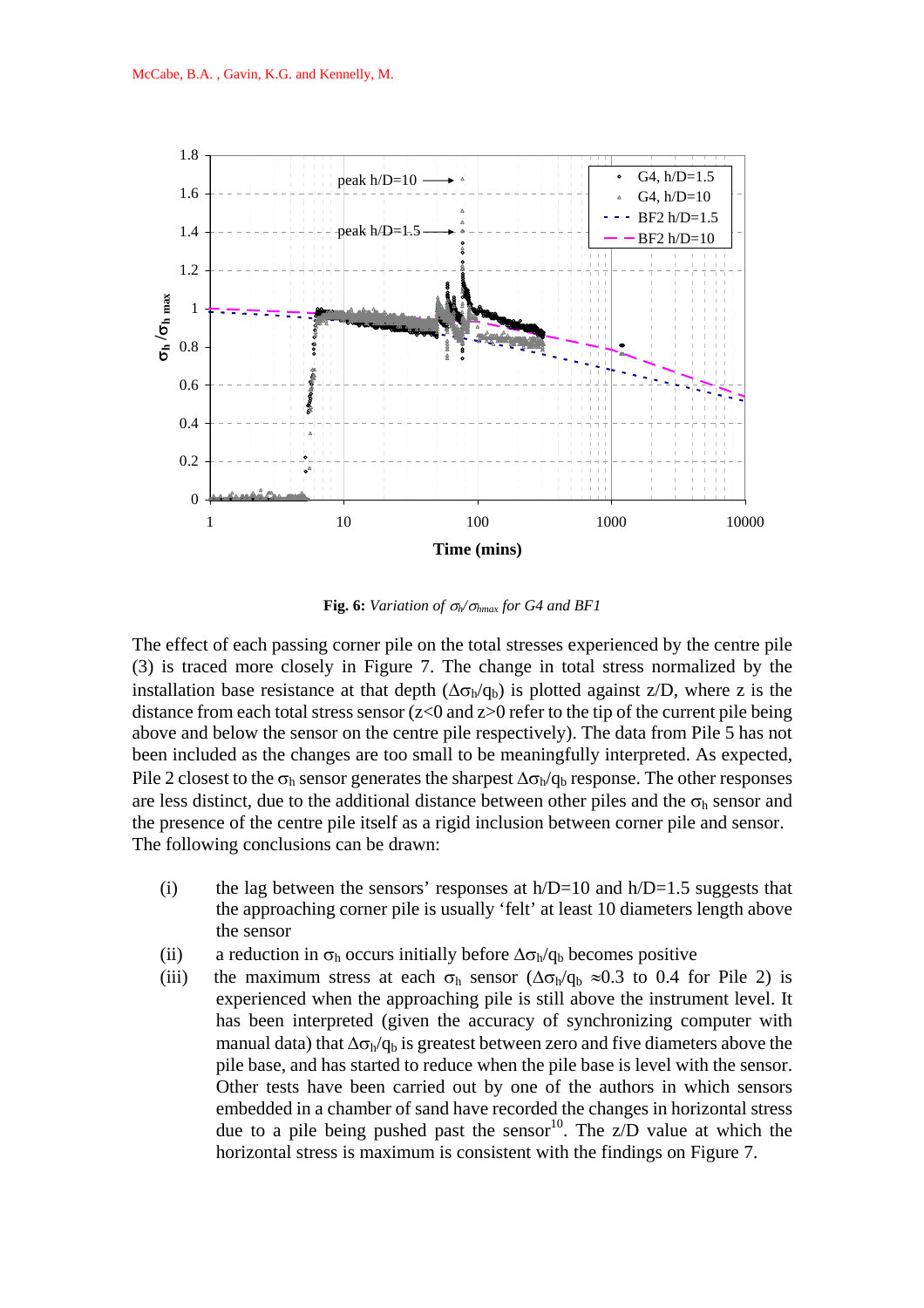

 **Fig. 7**: *Total stresses on centre pile (3) of G4 as each corner pile base passes*

## **Pore Pressures**

The variation of pore pressure on the centre pile shaft (again normalized by the value of  $q<sub>b</sub>$  measured at that depth during installation) over the course of installation and equalization is presented in Figure 8. The general trends exhibited match those noted for the  $\sigma_{h}/q_h$  data in Figures 5 and 6. However, the pore pressure changes as corner piles are introduced are lower than the corresponding  $\Delta \sigma_h / q_b$  values ( $|\Delta u / q_b| < 0.1$ ) and the horizon at which pore pressures are maximum is unclear.

 In Figure 9, data from the pore pressure sensors are combined with those from the piezometers; maximum excess pore pressures Δumax are normalised by the *in situ* vertical effective stress  $(\sigma'_{\text{vo}})$  and plotted against the radial distance (r) from the centre pile normalized by the pile radius (R=0.5D). The  $\Delta u_{\text{max}}/\sigma'_{\text{vo}}$  data is sourced as follows:

- (i) pore pressure measurements on the shaft of the centre pile of  $G4$  (i.e.  $r/R=1$ ). The  $\Delta u_{\text{max}}$  value after the installation of pile 3 and the maximum value over the course of group installation are represented separately.
- (ii) piezometer maxima in the soil around  $G4$  (r/R>1); again, separate values are plotted for the centre (single) pile and the pile group.
- (iii) piezometer maxima in the soil around G1  $(r/R>1)$ .

Within the pile group,  $\Delta u_{\text{max}}/\sigma'_{\text{vo}}$  values measured at the pile-soil interface (r/R=1) are 10-15% higher than those measured on single piles, the elevated values seen on the pile at the centre of the group are the temporary pore pressures caused by the installation of the corner piles (Figure 8). However, the difference becomes significant at greater r/R values. This would suggest that the excess pore pressures generated close to a group pile due to a neighbouring installation are restricted (i.e. at the critical state condition) near the centre of the group; the installation of additional piles results only in an accumulation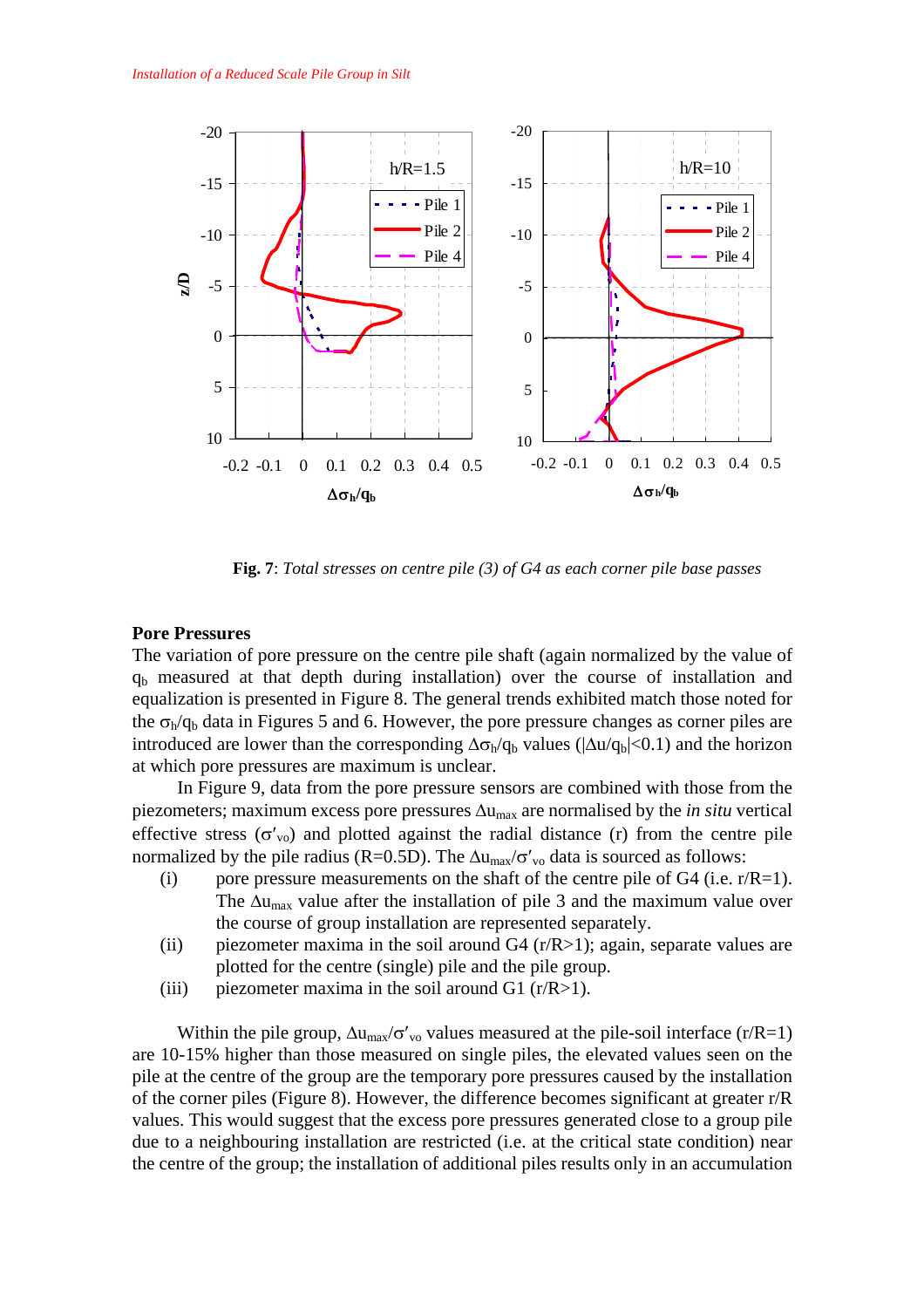of excess pore pressures outside the plastic zone. This trend is in keeping with another field test programme<sup>11</sup> in the literature in which pore pressures were found to be significant to a distance of  $30R_{eq}$  ( $R_{eq}=0.5D_{eq}$ ) beyond the perimeter of a group of 116 piles with  $s/D_{eq}=5$ .

 It is also noteworthy that the G1 and G4 data in Figure 9 are very consistent, and the variation of  $\Delta u_{\text{max}}/\sigma'_{\text{vo}}$  with r/R is roughly linear for r/R>5 (illustrated by the trendline).





**Fig. 8**: *Pore pressures measured over the course of installing G4*

**Fig. 9**: Normalized excess *pore pressure surrounding a pile group*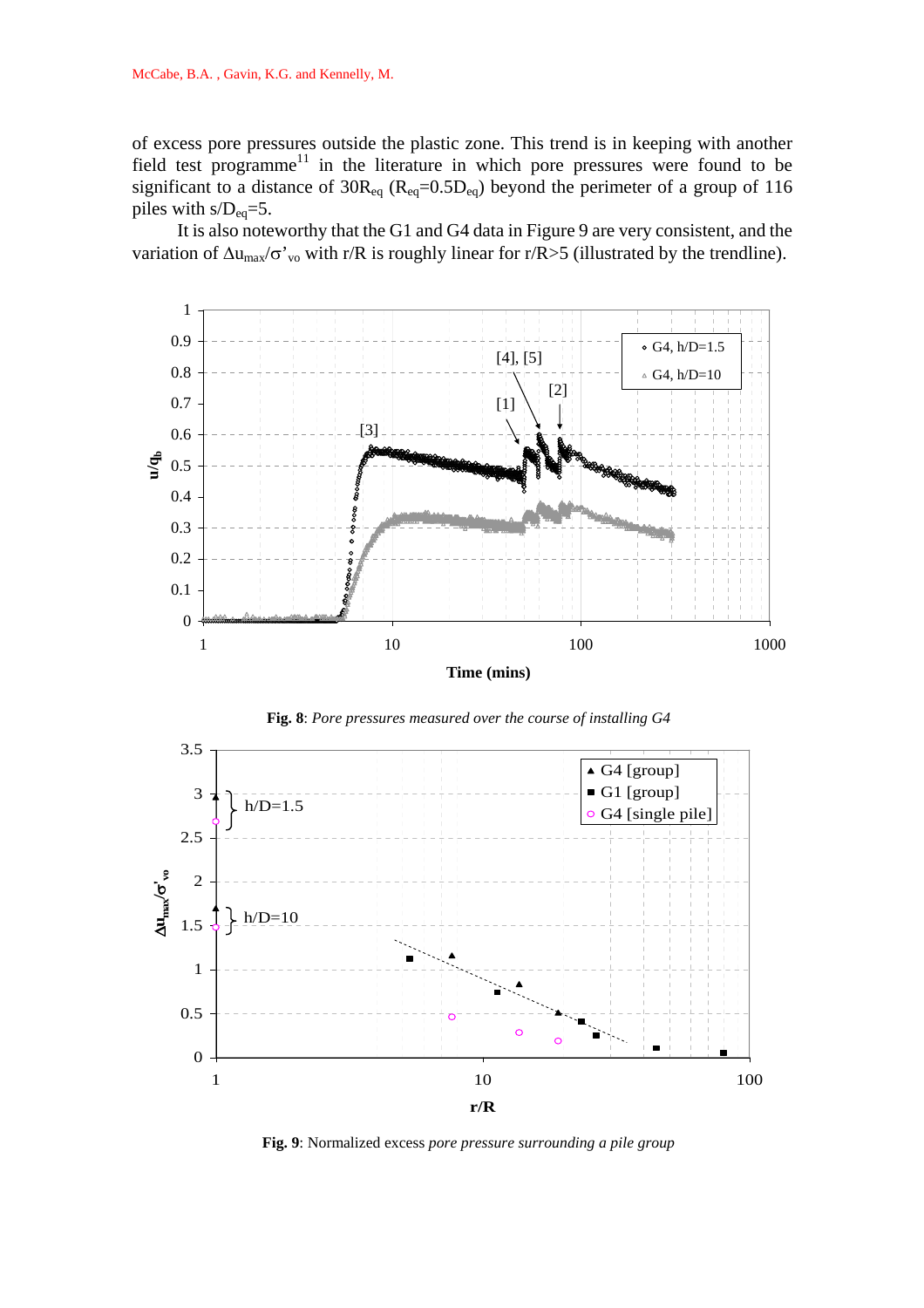

**Fig. 10:** *Variation of horizontal effective stress on centre pile of G4*

# **Effective Stresses**

The variation in normalized effective radial stress ( $\sigma'_b/q_b$ ) is plotted in Figure 10. Note that it is inappropriate to interpret the data representing the course of corner pile installation, given that the pore pressure and total stress sensors were on opposite faces of the centre pile. However, the data before and after corner pile installation is valid.

 In keeping with trends observed with BF2 data and driven piles in Bothkennar Carse clay<sup>8</sup> (having similar geotechnical properties to the Belfast sleech), the value of  $\sigma'$ <sub>h</sub>/q<sub>b</sub> is seen to reduce suddenly at the end of installation, particularly in the region of the pile base. However, effective stresses recover and the final value of K ( $=\sigma'_{h}/\sigma'_{v}$ ), based on the pore pressure having returned to hydrostatic levels, is  $\approx$ 1.5; this compares with an at-rest value of  $K_0=0.5$ . Although the data in Figure 10 does not represent the full equalization period,  $\sigma'_h/q_b$  would be expected to return to  $\approx 0.2$  at equalized conditions. This equalized value is consistent with that from BF2 and data from Bothkennar clay and Cowden till<sup>3</sup>, and would suggest that the normalised equalized effective stress is largely independent of soil type and group installation effects.

# **CONCLUSIONS**

This paper has presented some new installation data for a pile group, and by comparing the results with previous installation data at the same site, it may be concluded that:

- (i) The changes in total stress and pore pressure on any group pile generated by neighbouring pile installations at s/D>3 are not permanent and return to single pile values in a short period of time
- (ii) The maximum total stress at a point on a stationary pile due to an adjacent moving pile occurs when the base of the moving pile is between zero and five